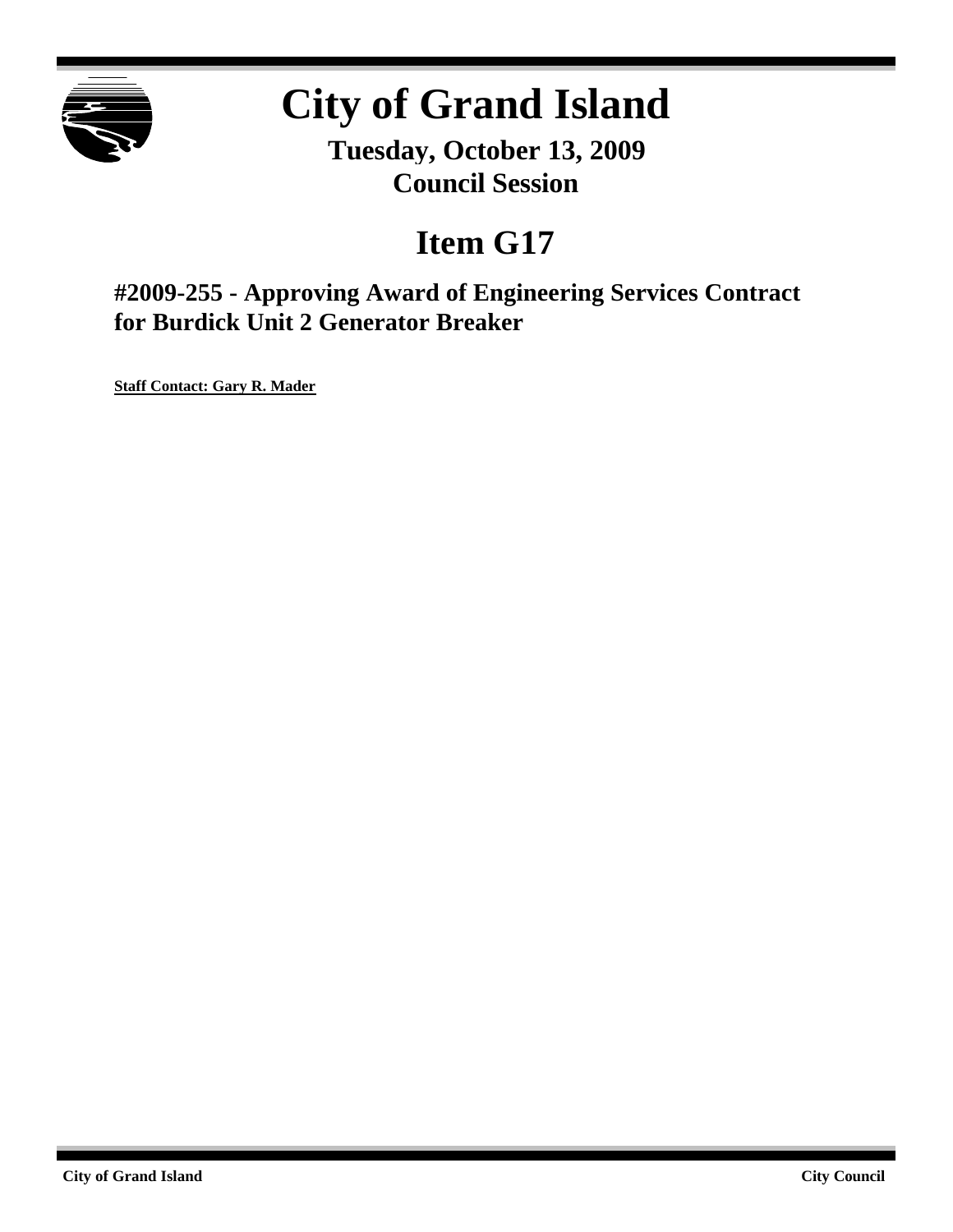# **Council Agenda Memo**

| From:                          | Gary R. Mader, Utilities Director<br>Wesley Nespor, Asst. City Attorney/Purchasing |
|--------------------------------|------------------------------------------------------------------------------------|
| <b>Meeting:</b>                | October 13, 2009                                                                   |
| Subject:                       | Burdick Unit 2 Generator Breaker – Engineering<br><b>Services</b>                  |
| <b>Item <math>\#</math>'s:</b> | $G-17$                                                                             |
| <b>Presenter(s):</b>           | Gary R. Mader, Utilities Director                                                  |

### **Background**

The City electric system utilizes a 115,000 volt (115kV) transmission line loop to provide the backbone of the electric distribution system. Feeder circuits emanate from each of seven 115kV electric substations located across the City. Additionally, the Electric Department Power Plants and regional grid interconnections also connect to the Grand Island system at three of the 115kV electric substations. The largest of these substations is Substation H located on the eastern portion of the system. At this substation are the three older steam electric generator units, three combustion turbines and two 115 kV loop transmission line interconnections. Feeder circuits from this station serve approximately 10,000 customers. Department engineering staff routinely reviews relaying and system configurations to ensure maximum redundancy in order to provide uninterrupted service to our customers. A recent review of Substation H revealed a single contingency situation that could result in the failure of the entire substation. The failure of breaker H-4-3, one of 19 breakers on the 115kV side of that substation, would cause the entire substation to trip. Three schematic drawings of the substation are attached to illustrate the failure mechanism. The breaker at issue is shown enlarged for easy identification on the attached schematics.

The "Normal Configuration" (Figure #1) schematic illustrates the normal condition of the substation. Red color indicates a breaker is closed and the adjacent lines are energized. You will note that four breakers in the substation are shown green, which indicates opened and the lines between them are shown in black indicating a de-energized condition. The open breakers are associated with the #2 and #3 Burdick Station Power Plant units. These older generators are run for emergency and reserve requirements.

The "Before Burdick Modification" (Figure #2) schematic illustrates the condition of a failure of breaker H-4-3. At 115,000 volts, failure of equipment is a major concern and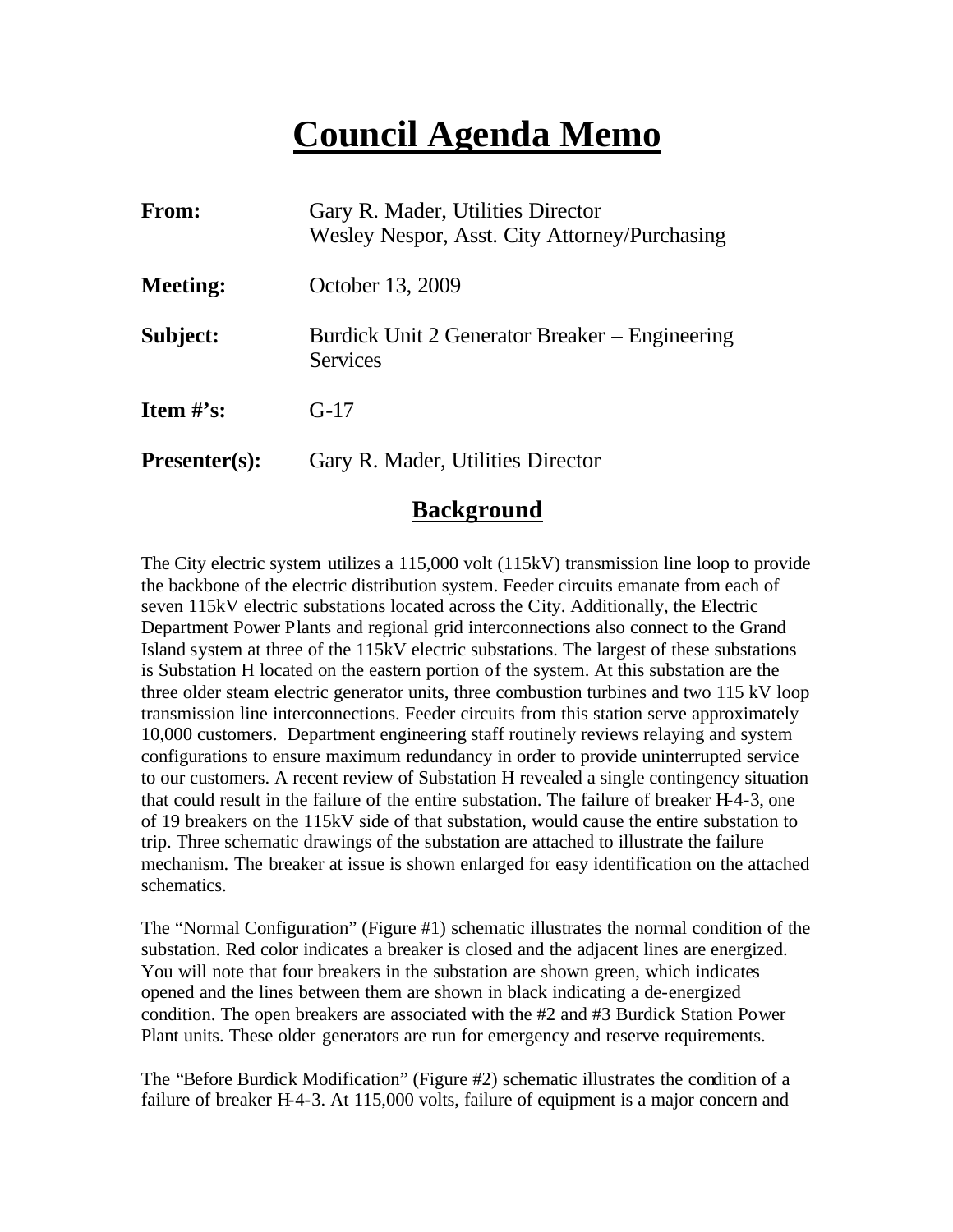protective relaying provides immediate isolation of the failed component by tripping all adjacent equipment through which power might be fed to the failed component. The breakers shown within the dashed green line on the #2 schematic would be tripped on H-4-3 failure, resulting in the entire substation being de-energized. While some of the breakers remain closed, the relaying trip isolates all power supplies to the feeder circuits in the substation, which would be located off the page to the left of the schematic.

The "After Burdick Modification" (Figure #3) schematic illustrates the condition where the breakers associated with the Burdick Station Unit #2 generator (H-1-1 and H-1-2) can be configured in a normally closed condition, so that even with a failure of breaker H-4- 3, Substation H remains energized and service to customers is maintained. Since breakers H-1-1 and H-1-2 are directly connected to a power generator, isolation of the unit when it is not on-line must be maintained. That can be accomplished by adding a single breaker at the #2 Generator as shown circled at the upper right of this schematic.

In order to enhance the reliability of the electric distribution system by adding redundancy to Substation H, department engineering staff developed a Request for Proposals for Engineering Services for modification of Substation H to add a breaker and required auxiliary equipment for the #2 generating unit.

## **Discussion**

The request for proposal for engineering services for the procurement and installation of the generator breaker, and associated auxiliary equipment at Burdick Station was publicly advertised in accordance with the City Purchasing Code. Proposals from the following firms were received:

| Company                                       |
|-----------------------------------------------|
| Black & Veatch, Overland Park, KS             |
| Sargent & Lundy, Chicago, IL                  |
| Advantage Engineering, Inc., Chesterfield, MO |
| Sega, Inc., Stilwell, KS                      |

Using a matrix of the Department's established evaluation criteria, which included Company Experience, Personnel Experience, Proposal Responsiveness, Pricing and Commercial Terms, the proposals were reviewed by the department's division managers. A tabulation of the evaluations factors indicated a consensus for Black & Veatch. That firm's proposal was ranked either #1 or #2 by each evaluator. A copy of the evaluation tabulation is attached.

## **Alternatives**

It appears that the Council has the following alternatives concerning the issue at hand. The Council may: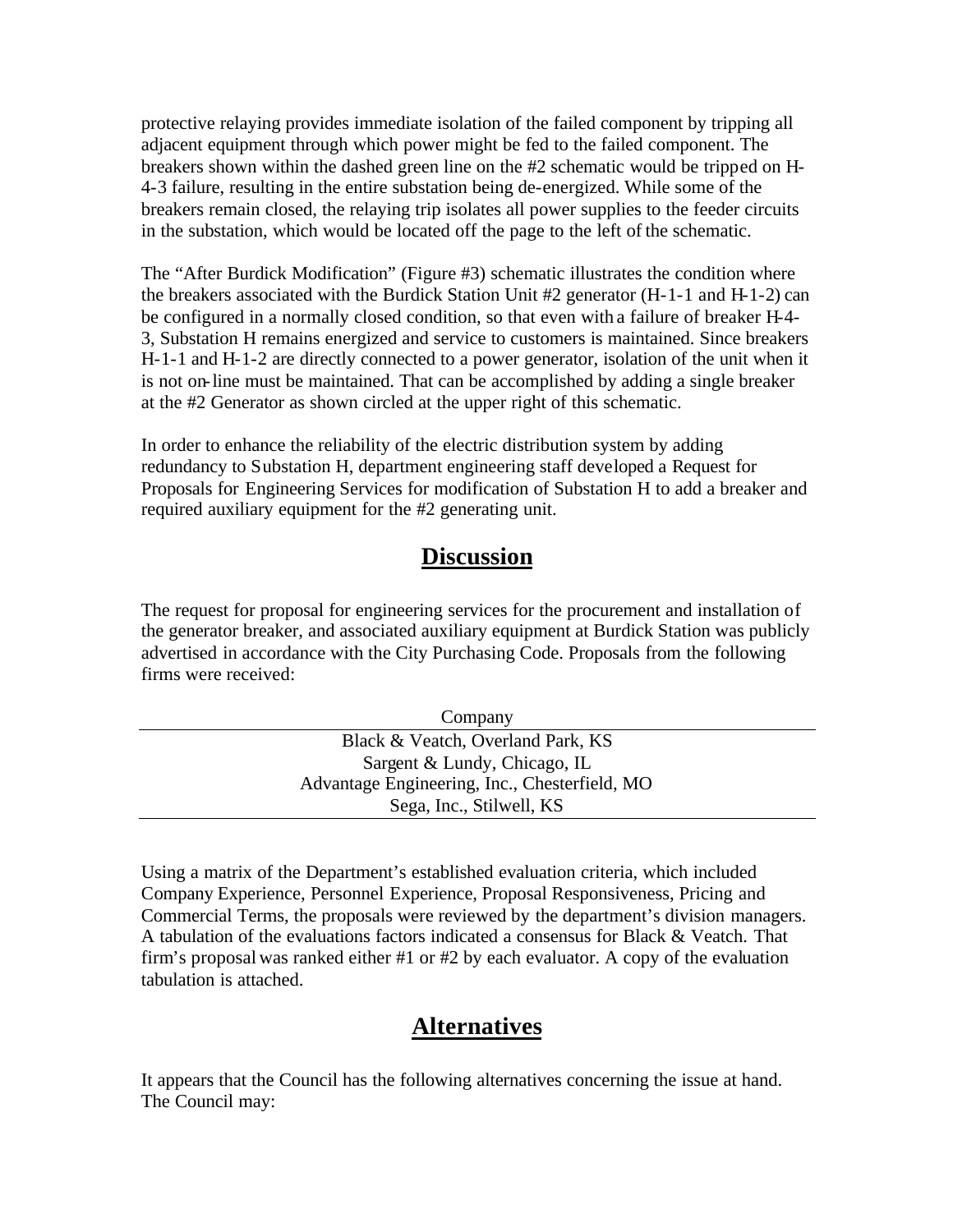- 1. Move to approve
- 2. Refer the issue to a Committee
- 3. Postpone the issue to future date
- 4. Take no action on the issue

# **Recommendation**

City Administration recommends that the Council award the Proposal for the Burdick Unit 2 Generator Breaker-Engineering Services to Black & Veatch of Kansas City, Missouri.

# **Sample Motion**

Move to approve the proposal from Black & Veatch of Kansas City, Missouri, for the Burdick Unit 2 Generator Breaker-Engineering Services as submitted.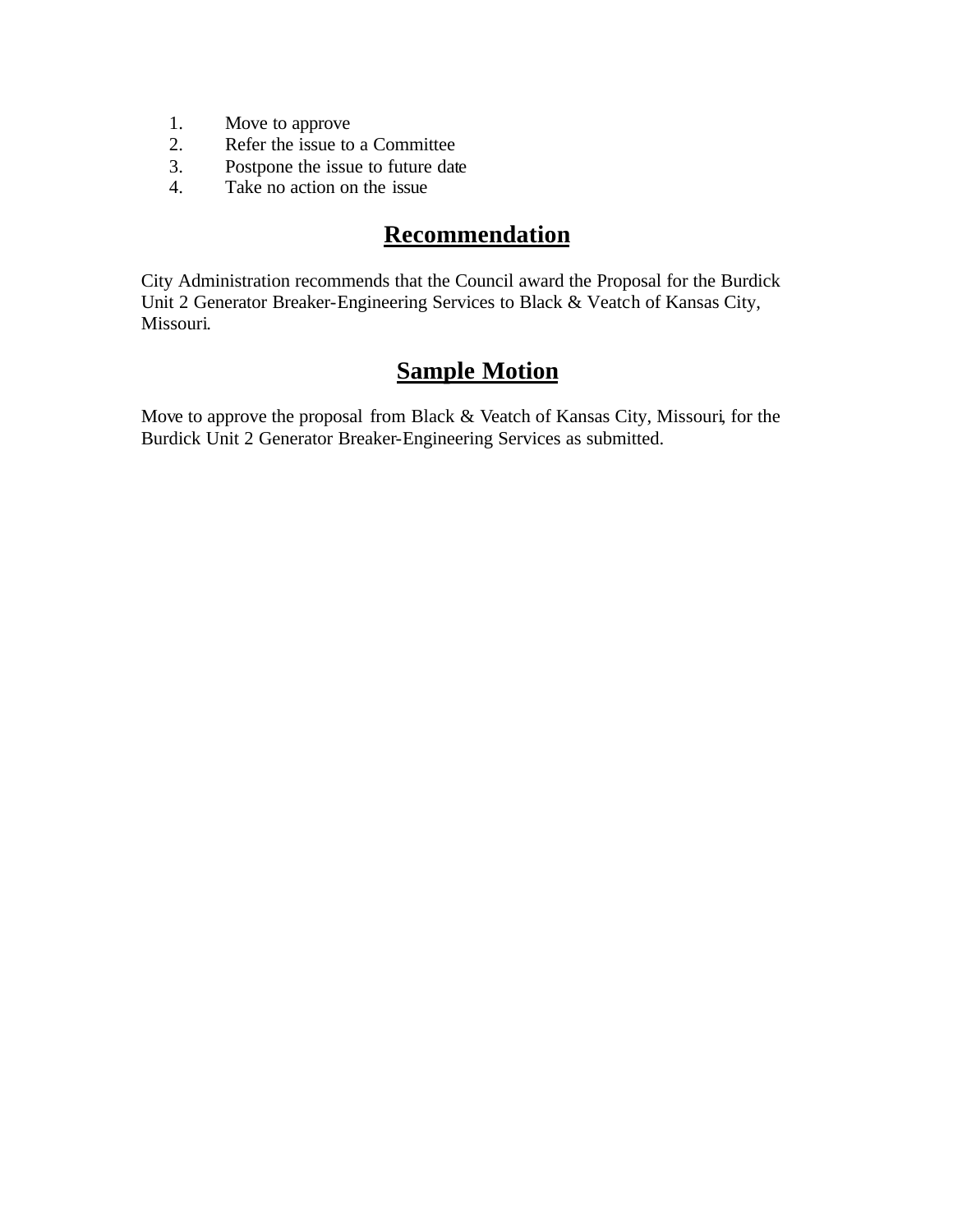#### **City of Grand Island, Nebraska Utilities Department Generator Breaker Engineering**

| <b>Evaluation Category</b>                             | Advantage<br>Chesterfield, MO | Black & Veatch<br>Kansas City, MO | Sargent & Lundy<br>Chicago, IL | Sega<br>Stilwell, KS |
|--------------------------------------------------------|-------------------------------|-----------------------------------|--------------------------------|----------------------|
|                                                        |                               |                                   |                                |                      |
| Company Experience (x2)                                | 28                            | 46                                | 44                             | 38                   |
| Personnel Experience (x2)                              | $30\,$                        | 46                                | 44                             | 32                   |
| <b>Proposal Responsiveness</b>                         | 18                            | 23                                | 20                             | 20                   |
| Pricing                                                | 26                            | 17                                | 7                              | 23                   |
| <b>Commercial Terms</b>                                | 22                            | 19                                | 20                             | 23                   |
| <b>Total</b>                                           | 124                           | 151                               | 135                            | 136                  |
| $10 =$ Excellent<br>$5 = Average$<br>$1 = \text{Poor}$ |                               |                                   |                                |                      |
| Bob:<br>Travis:                                        | 43(1)<br>44(4)                | 40(2)<br>63(1)                    | 38(4)<br>53(2)                 | 39(3)<br>46 (3)      |

| Bob:   | 43 (1) | 40(2)  | 38(4)  | 39(3) |
|--------|--------|--------|--------|-------|
| ravis: | 44 (4) | 63(1)  | 53(2)  | 46(3) |
| Tim:   | 37(4)  | 48 (2) | 44 (3) | 53(1) |
|        | 9      | 5      | 9      |       |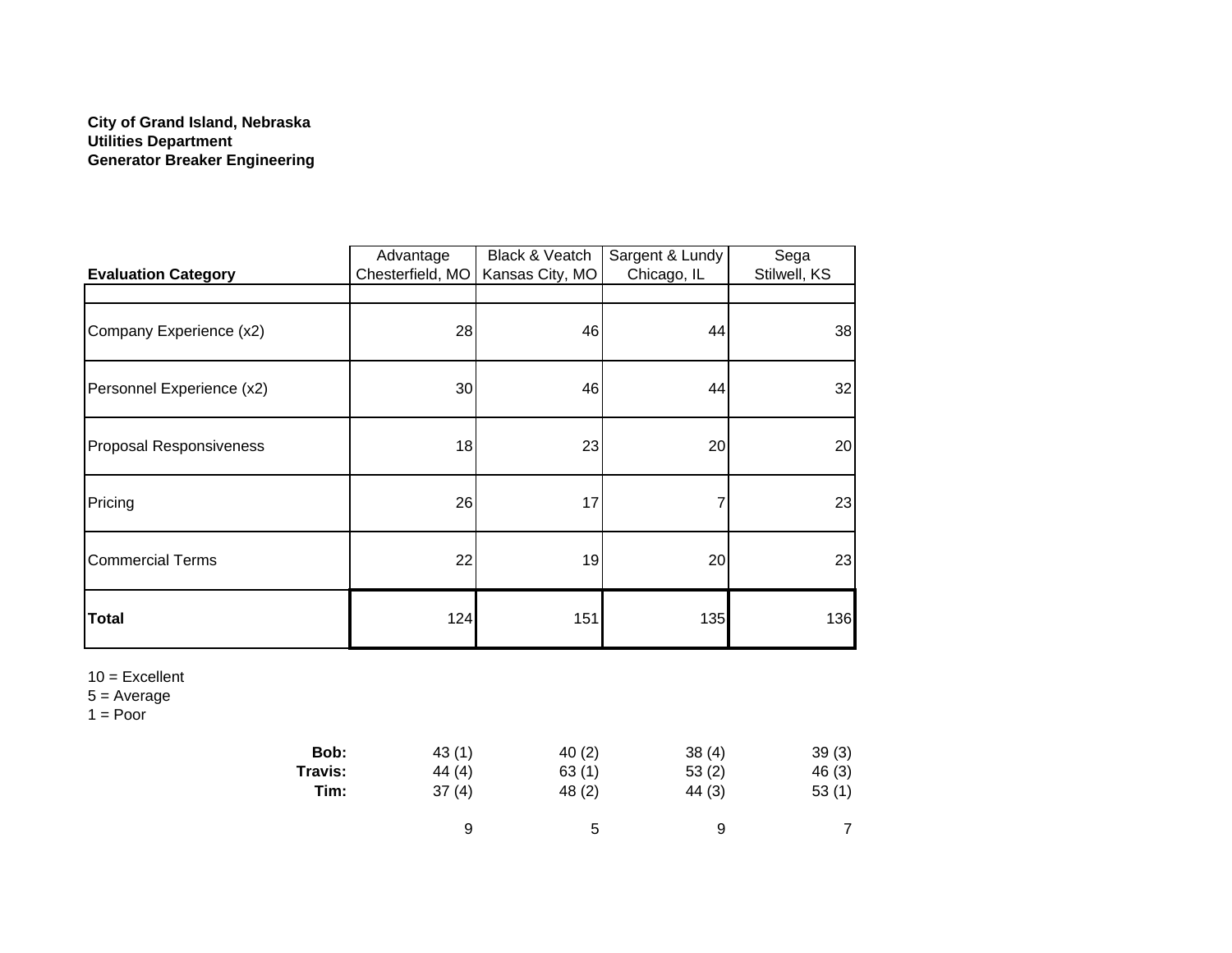## Substation H Normal Configuration

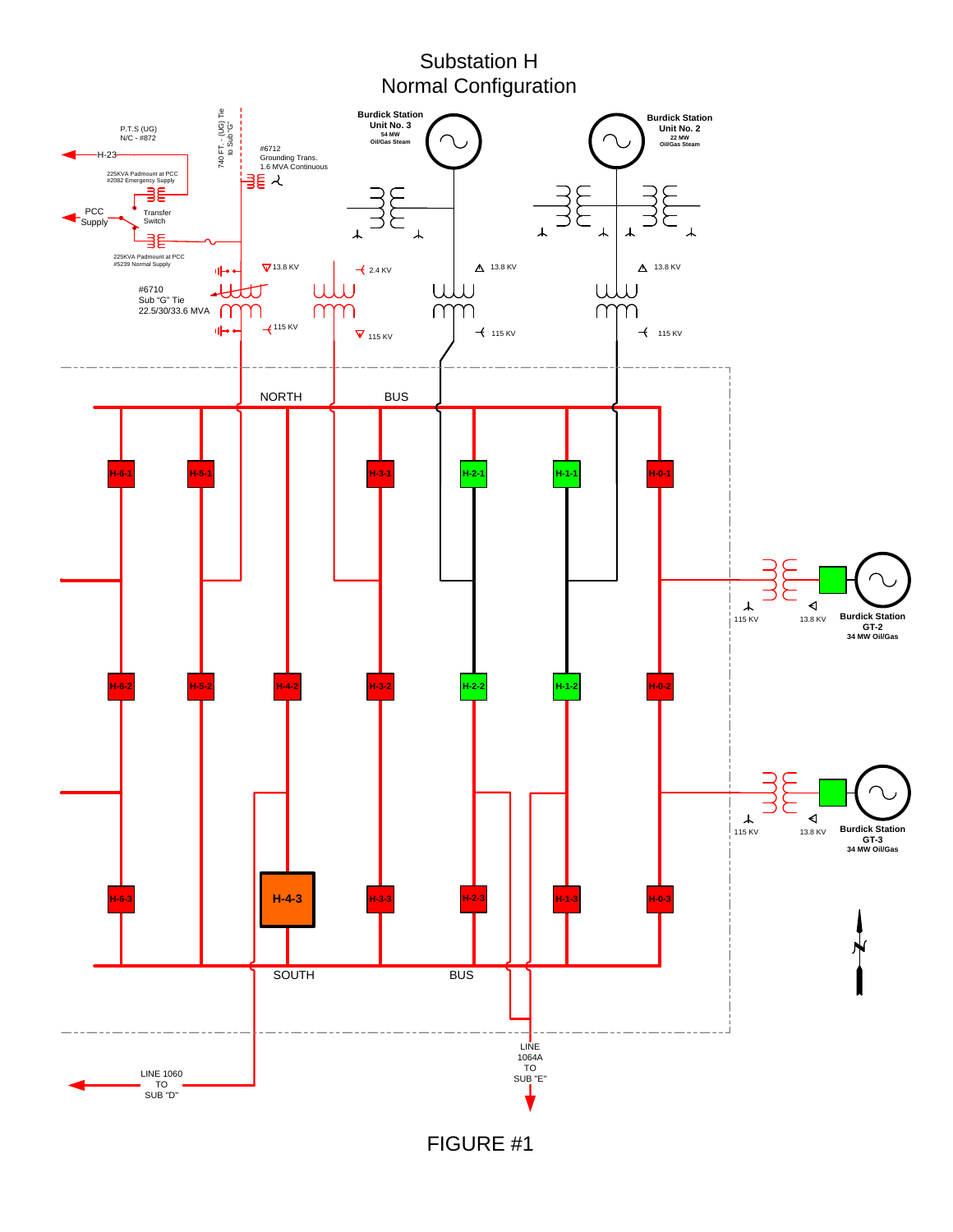

FIGURE #2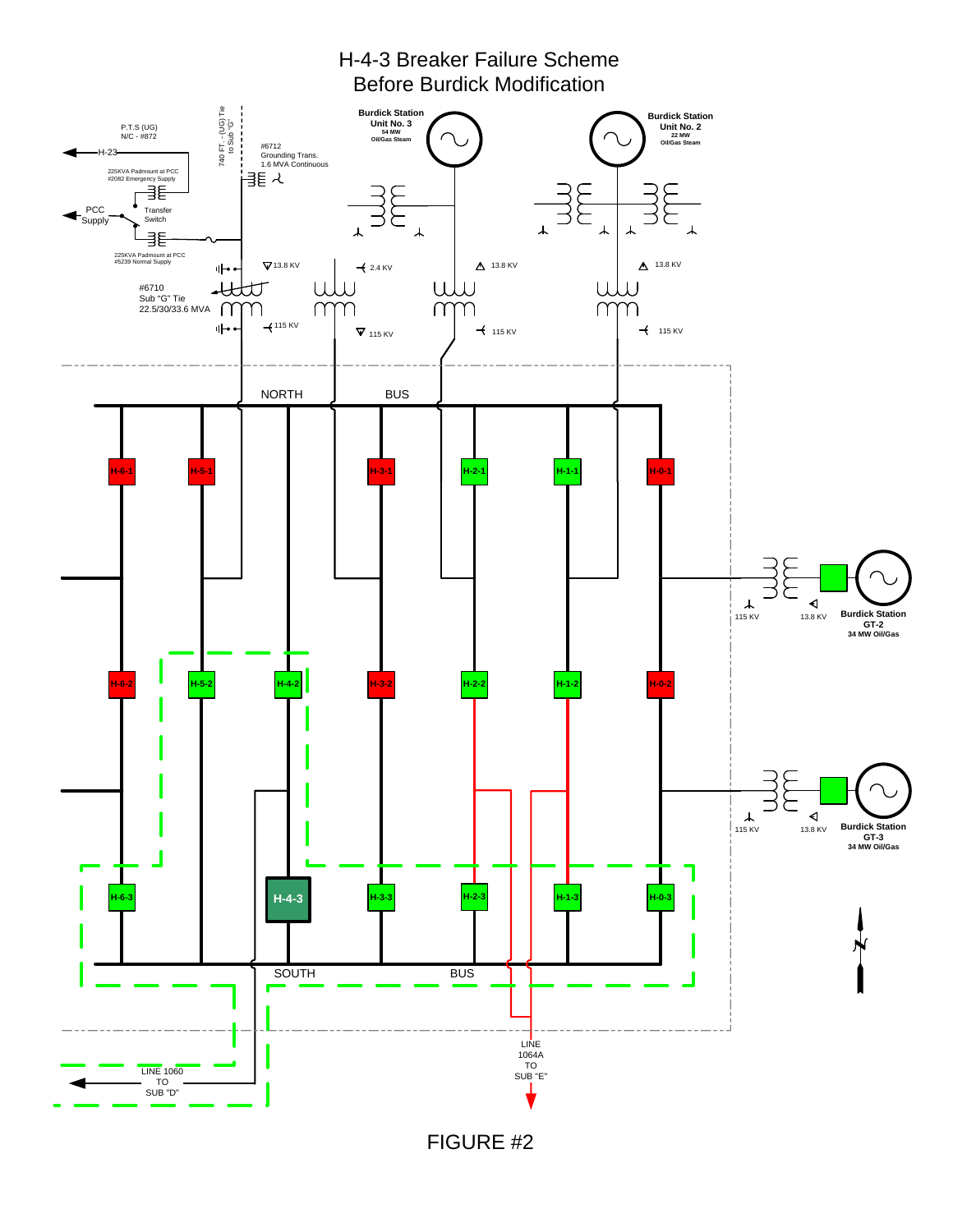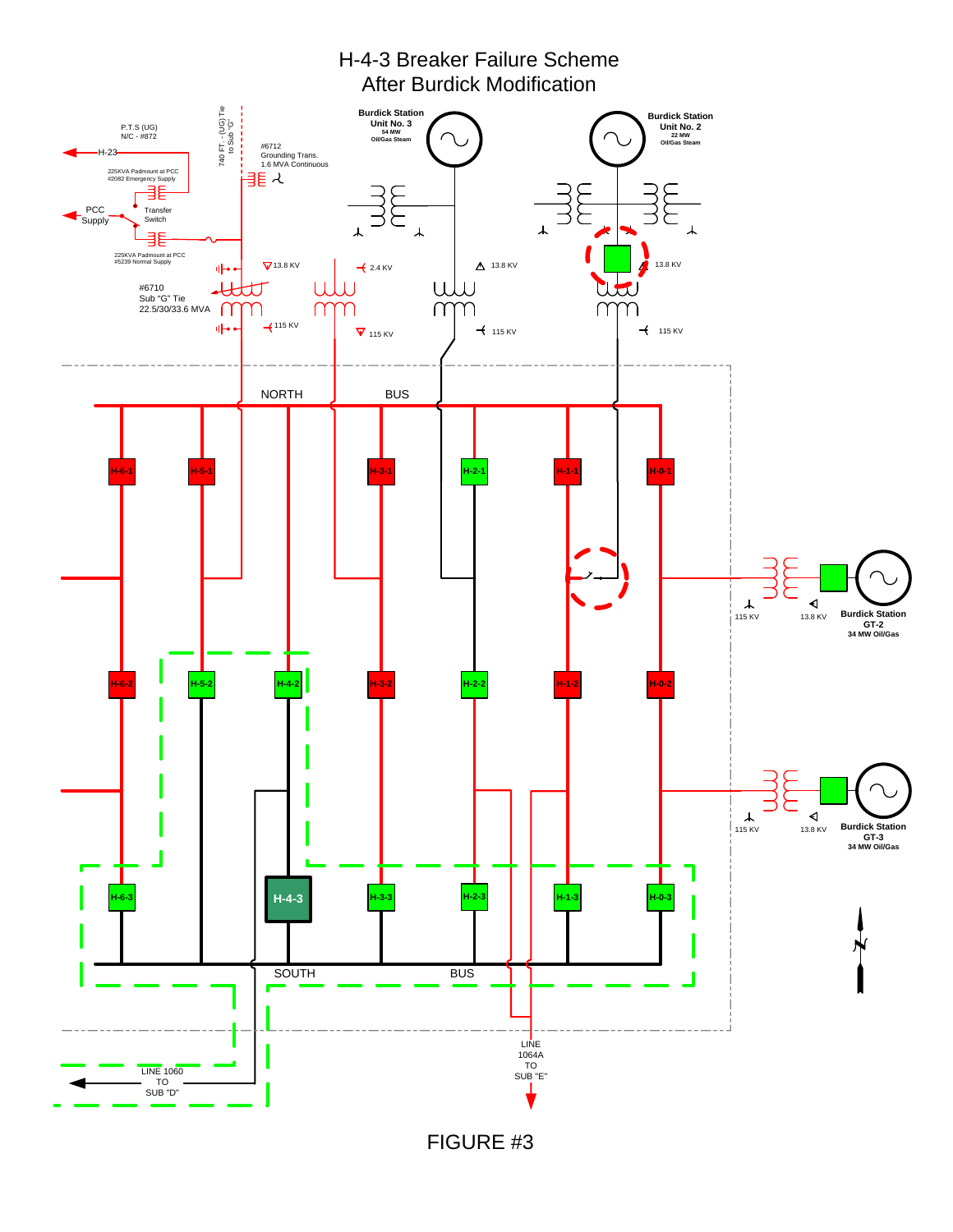### *Purchasing Division of Legal Department* **INTEROFFICE MEMORANDUM**

Wes Nespor, Purchasing Agent

*Working Together for a Better Tomorrow, Today*

#### **REQUEST FOR PROPOSAL FOR BURDICK UNIT 2 GENERATOR BREAKER ENGINEERING SERVICES**

**RFP DUE DATE: September 17, 2009 at 4:00 p.m.**

**DEPARTMENT: Utilities**

**PUBLICATION DATE: September 3, 2009**

Tim Luchsinger, Assist. Utilities Director

**NO. POTENTIAL BIDDERS: 3**

#### **SUMMARY OF PROPOSALS RECEIVED**

**Sega, Inc. Sargent & Lundy Stilwell, KS Chicago, IL**

#### **Advantage Engineering Black & Veatch Chesterfield, MO Overland Park, KS**

cc: Gary Mader, Utilities Director Bob Smith, Assist. Utilities Director Jeff Pederson, City Administrator David Springer, Finance Director Dale Shotkoski, City Attorney Wes Nespor, Purchasing Agent Pat Gericke, Utilities Admin. Assist. Karen Nagel, Utilities Secretary

**P1367**